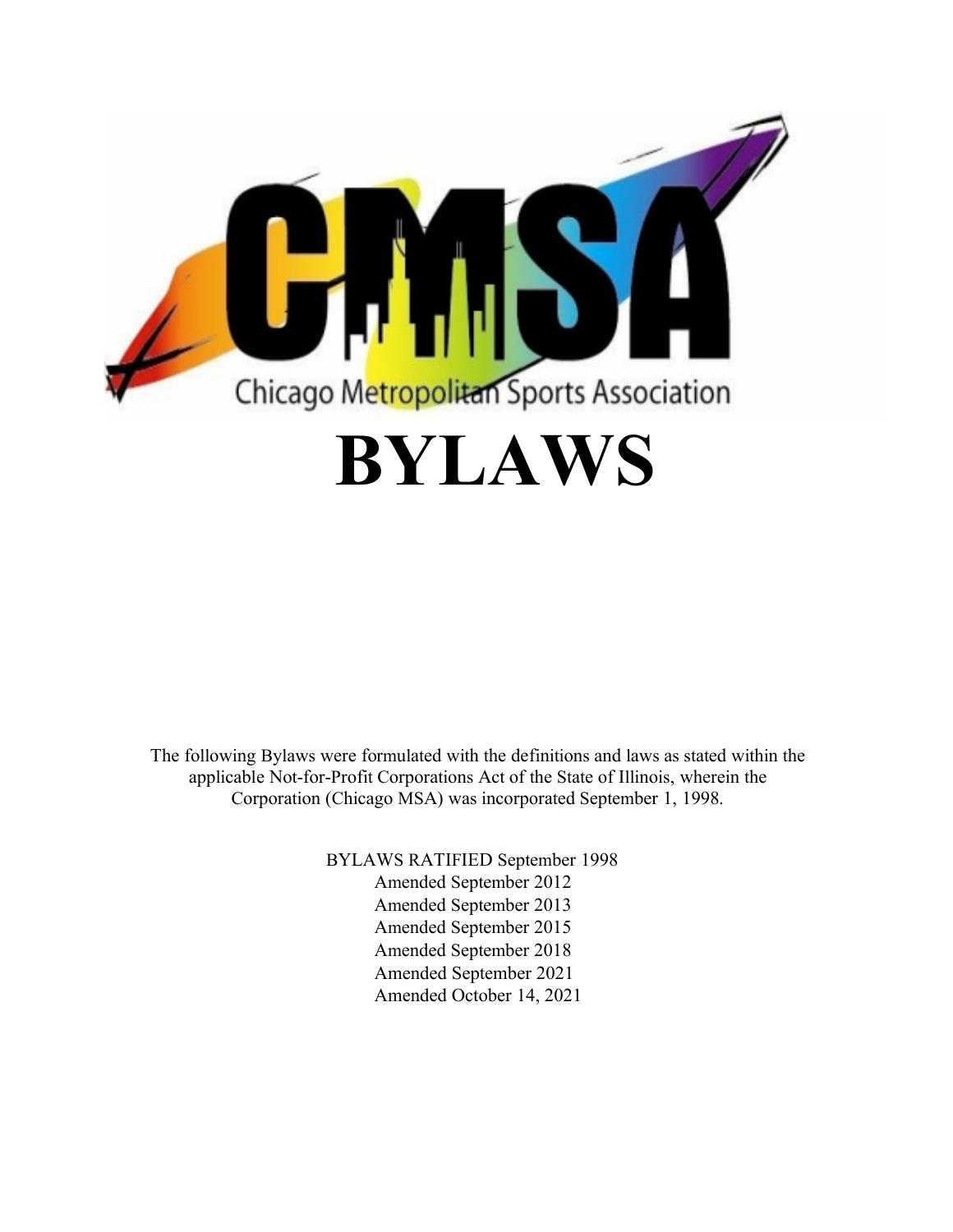# **CMSA BYLAWS TABLE OF CONTENTS**

| <b>I. THE CORPORATION</b>             | 1              |
|---------------------------------------|----------------|
| A. Name                               | 1              |
| <b>B.</b> Purposes of the Corporation | 1              |
| C. Organizational Structure           | 1              |
| <b>II. BOARD OF DIRECTORS</b>         |                |
| A. Powers                             | $\overline{2}$ |
| <b>B.</b> Further Powers              | $\overline{2}$ |
| C. Size                               | 2              |
| D. Vote & Term Of Office              | 3              |
| E. Voting & Proxies                   | 3              |
| F. Quorum                             | 3              |
| G. Chairperson                        | 3              |
| H. Meetings                           | 3              |
| I. Removal From Office                | 4              |
| J. Procedure For Removal              | 4              |
| K. Retirement/Resignation             | 5              |
| L. Death                              | 5              |
| M. Elections                          | 5              |
| <b>III. CORPORATE OFFICERS</b>        | 5              |
| A. Title                              | 5              |
| <b>B.</b> Elections                   | 6              |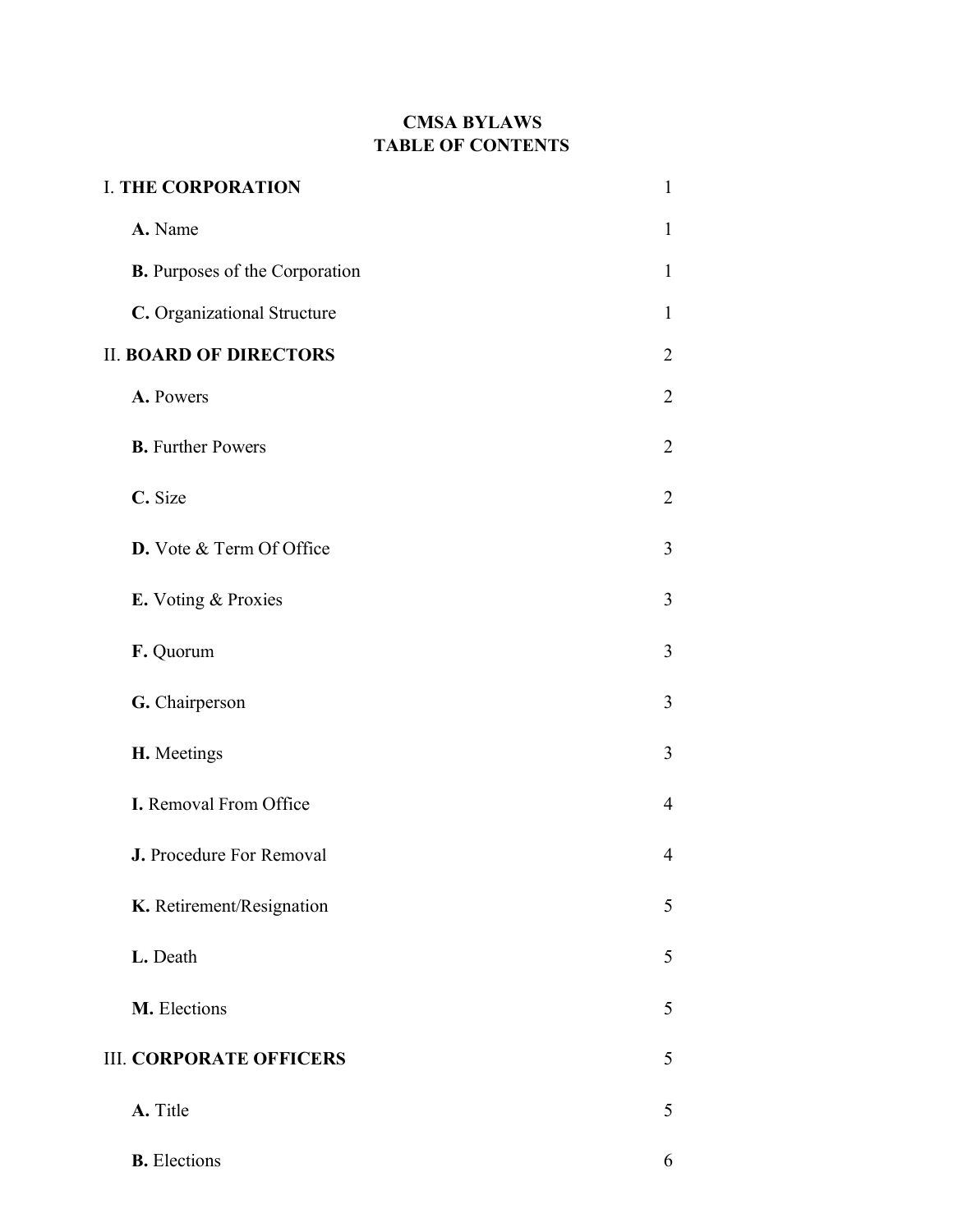| C. Dual Occupation            | 6              |
|-------------------------------|----------------|
| D. Designation by Directors   | 6              |
| E. Requirements               | 6              |
| F. Removal                    | 6              |
| G. Procedure for Removal      | 6              |
| H. Duties                     | 6              |
| I. Powers                     | $\overline{7}$ |
| J. Incapacitation             | 8              |
| <b>IV. ATHLETIC DIVISIONS</b> | 8              |
| A. General Provisions         | 8              |
| <b>B.</b> Funding             | 8              |
| C. Performance                | 9              |
| D. Litigation                 | 10             |
| E. Disbandment                | 10             |
| <b>V. MEMBERSHIP</b>          | 10             |
| A. General Voting Membership  | 10             |
| <b>B.</b> Membership Dues     | 10             |
| C. Rights & Privileges        | 10             |
| D. Obligation of Member       | 11             |
| E. Revocation of Membership   | 11             |
| F. Amending Bylaws            | 11             |
| <b>VI. PRESS RELEASE</b>      | 11             |
| VII. CATASTROPHE              | 11             |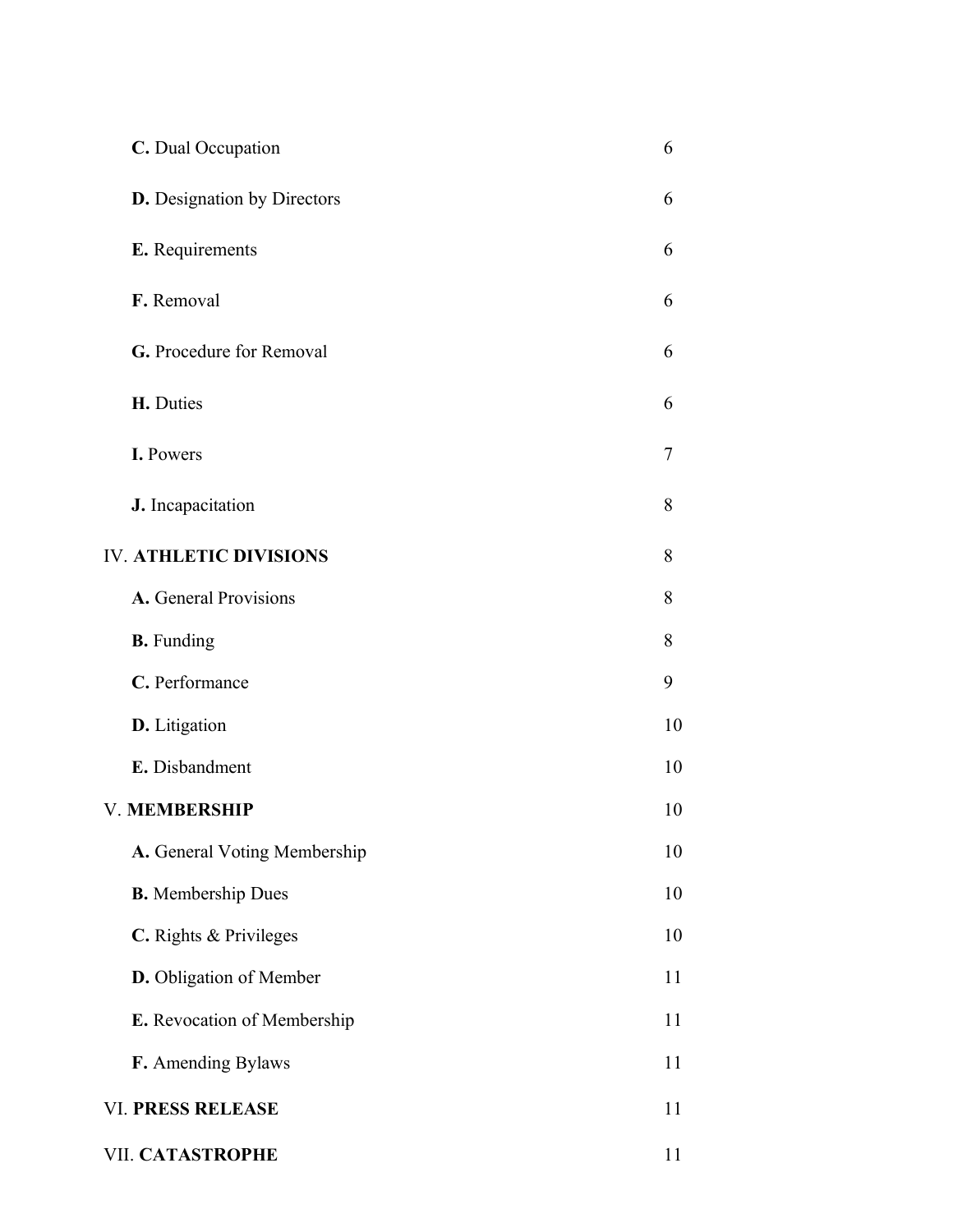| <b>VIII. DISSOLUTION</b> |    |
|--------------------------|----|
| IX. ENJOINMENTS          |    |
| <b>X. REMUNERATION</b>   | 12 |
| XI. PROTOCOL             |    |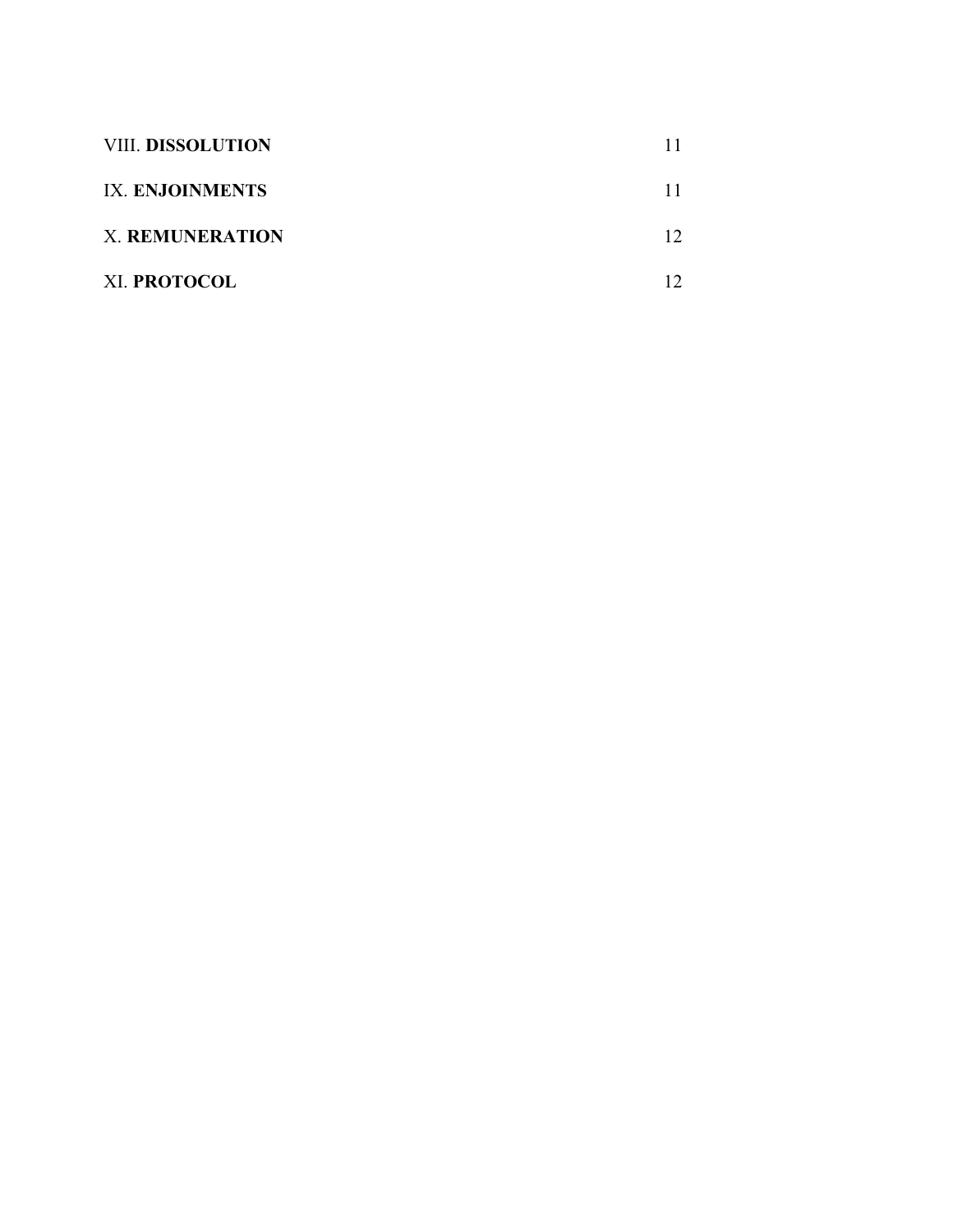# **1. THE CORPORATION**

# **A. NAME**

Chicago MSA, NFP

# **B. PURPOSES OF THE CORPORATION**

- 1. Chicago MSA's (CMSA's) first specific purpose shall be to promote competitive league and recreational activities within the LGBTQ+ community in the following areas: sports, banquets, and parties relating to a specific athletic competition/event, or other activities deemed appropriate to the Board of Directors of CMSA.
- 2. Chicago MSA's (CMSA's) second specific purpose shall be to foster knowledge and training in the field of athletics by conducting regular classes of instruction in any of CMSA's athletic divisions, for those needing and wanting such instruction; and by conducting public programs (forums, discussion groups, lectures, or films) aimed at educating the community served about the physical, social, psychological, and intellectual benefits of athletics.

# **C. ORGANIZATIONAL STRUCTURE**

This corporation is organized exclusively for the education, social and other purposes deemed appropriate by the Board of Directors as prescribed by the applicable Not-for-Profit Corporations Act of Illinois and the applicable sections of the Internal Revenue Code, including, for such purpose, the making of distributions to organizations that qualify as exempt under Section 501 (c)(3) of the Internal Revenue Code (or the corresponding provision of any future United States Internal Revenue Law).

No part of the net earnings of the Corporation shall inure to the benefit of, or be distributed to, its members, trustees, officers, or other private persons, except that the Corporation shall be authorized and empowered to pay reasonable compensation for services rendered and to make payments and distributions in furtherance of the purposes set forth hereof. No part of the activities of the Corporation shall be the carrying on of propaganda, or otherwise attempting to influence legislation, and the Corporation shall not participate in, or intervene in (including the publishing or distributing of statements), any political campaign on behalf of any candidate for public office.

Upon dissolution of the Corporation, the Board of Directors shall, after paying or making provision for the payment of all liabilities of the Corporation in such manner, or to such organization or organization organized and operated exclusively for charitable, educational, religious, or scientific purposes as shall at the time qualify as an exempt organization or organizations under Section (c)(3) of the Internal Revenue Code as the Board of Directors shall determine. Any such assets not disposed of shall be disposed of by donation to Illinois Not-for-Profit corporations/organizations for the benefit of the LGBTQ+ community, as determined by the Board of Directors.

#### **II. BOARD OF DIRECTORS**

# **A. POWERS**

The Board of Directors shall have the power, after the membership, to determine policy, give direction, determine design, specify purposes and goals, assent to and dissent from action, and in all other ways act as agent for the membership in controlling and governing the overall function of the Corporation (Chicago MSA). Although CMSA Membership shall be superordinate to the Board of Directors, the sole power to elect officers and create offices shall be vested in the Board of Directors.

# **B. FURTHER POWERS**

The Board of Directors of Chicago MSA, which shall herein be known as the Parenting Corporation and which was incorporated September 1, 1997 in the State of Illinois, shall have the power after receiving authorization from the CMSA Membership, to enlarge the Corporation by parenting, forming, establishing, or acquiring other corporations and other types of organizations both within and without the State of Illinois and the United States of America, provided such power and action by Chicago MSA (CMSA) shall not violate its Articles of Incorporation, Bylaws, the applicable Not-for-Profit Corporations Act of Illinois, the Federal Laws of the United States of America, or the laws whatsoever state, province or nation in which the branch or parented, formed, established or acquired corporations shall exist, and provided that such branches and parented or acquired corporations shall have the following conditions:

1. Such branches and parented corporations shall be established, parented or acquired by specific act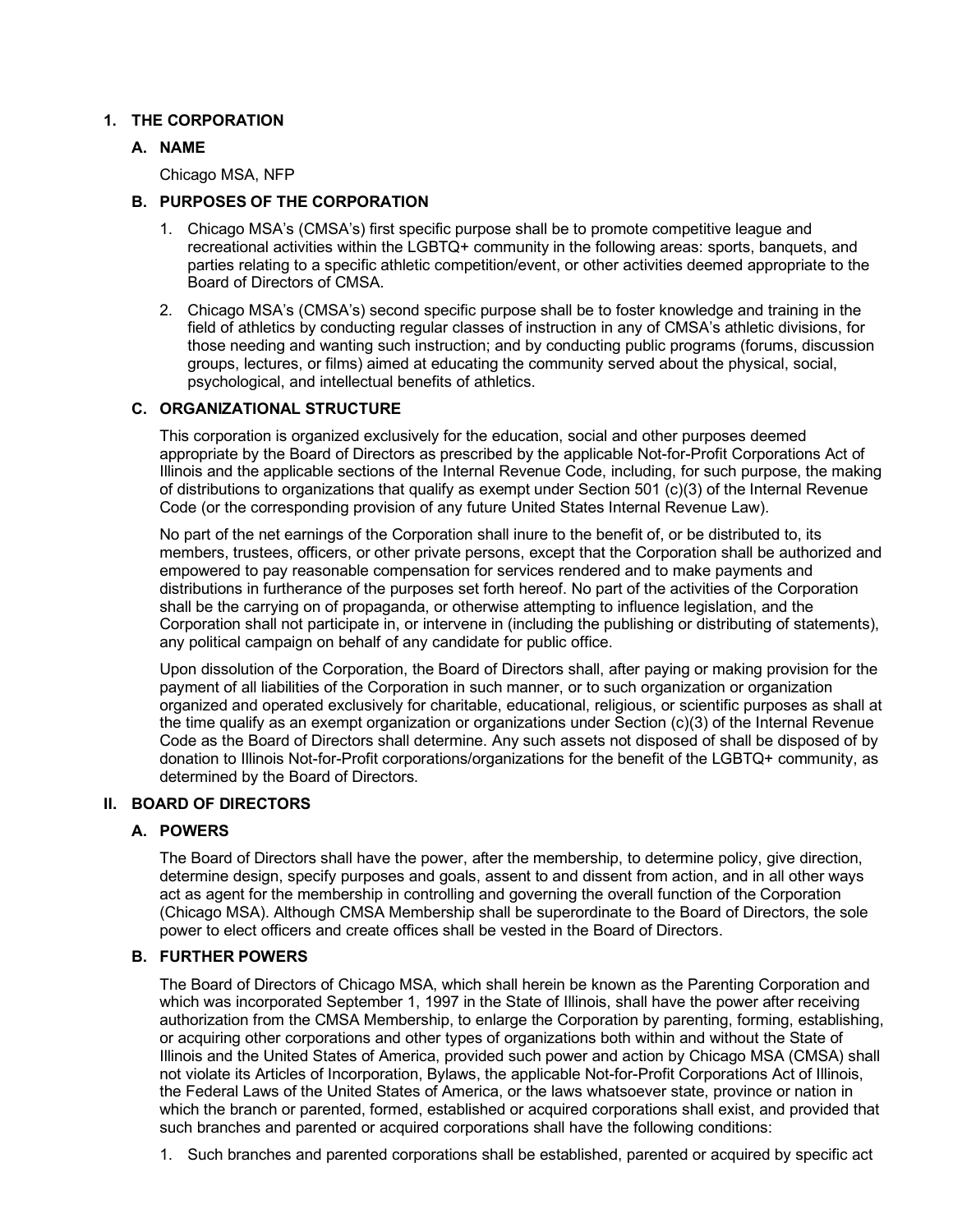and vote of the Board of Directors of the Parent Corporation, CMSA.

- 2. Such branches and parented, established or acquired corporation shall remain under the control, supervision and direction of the Board of Directors of the Parent Corporation, CMSA, subject only to the laws of the state, province, or nation in whose jurisdiction the branches or corporations are so established, parented or acquired.
- 3. The Board of Directors of the parented, established or acquired corporation shall be appointed by the Board of Directors of the Parent Corporation, CMSA, with the following provisions:
	- a. All Directors of the Parenting Corporation shall be appointed to the Board of Directors of the parented, established or acquired corporation.
	- b. The Board of Directors of the Parent Corporation and the local law shall determine the size of the Board of Directors of the parented, established or acquire corporation.
	- c. The Board of Directors of the Parent Corporation may enlarge itself, where it sees fit, to encompass the Board of Directors of the parented, established or acquired corporation, thereby making the two Boards extensive, coequal and congruent.

## **C. SIZE**

The Board of Directors of CMSA (Hereinafter Board) shall consist of eleven (11) members. By majority vote, the CMSA Membership shall elect five (5) members of the Board. The elected Board, by majority vote, will appoint up to six (6) members of the Board to further goals and programs of the organization.

# **D. VOTE & TERM OF OFFICE**

All members of the Board elected by the CMSA Membership shall serve for two (2) years from the date on which they were elected. In case of resignation, removal, or vacancy due to illness, death; the Board, by majority vote, shall make an appointment to fill the seat until the next election.

# **E. VOTING & PROXIES**

Each Board member shall have one (1) vote, and each Board member shall have the right to assign their voting right to a proxy, provided that Board Member specifies this assignment in writing to the Board in advance of its exercise, and specifies in writing the time interval, purpose, and manner for which the proxy may be used. A proxy vote shall not constitute attendance.

# **F. QUORUM**

A simple majority of the Board of Directors shall constitute a quorum.

#### **G. CHAIRPERSON**

The President shall preside and officiate all meetings of the Board. The Vice President of Operations will serve as "Chairperson" in the President's absence. The President shall supervise all investigations initiated by the Board leading to potential discipline and/or removal of a Director/Commissioner/Committee Chair. If the President is being investigated, the Vice President of Operations shall supervise the investigation.

#### **H. MEETINGS**

The Board shall meet at least quarterly. Any three (3) members of the Board may call a special meeting of the Board upon notice. In the event of a special meeting of the Board, at least one (1) notice must be given to all Board Members or their proxies, in writing, unless a dire and utter emergency is encountered, in which case a meeting may be convened any time after notice is given. The business to be conducted in the meeting shall be specified in the notification. All general meetings of the Corporation shall be conducted under the Robert's Rules of Order.

#### **I. REMOVAL FROM OFFICE**

A Director may be removed from office provided if it can be shown that they:

- 1. Failed to fulfill their duties and functions, or
- 2. Manifested no interest or desire to serve the interest of the Corporation, or
- 3. Assaulted the integrity or threatened the person of fellow Board Members, or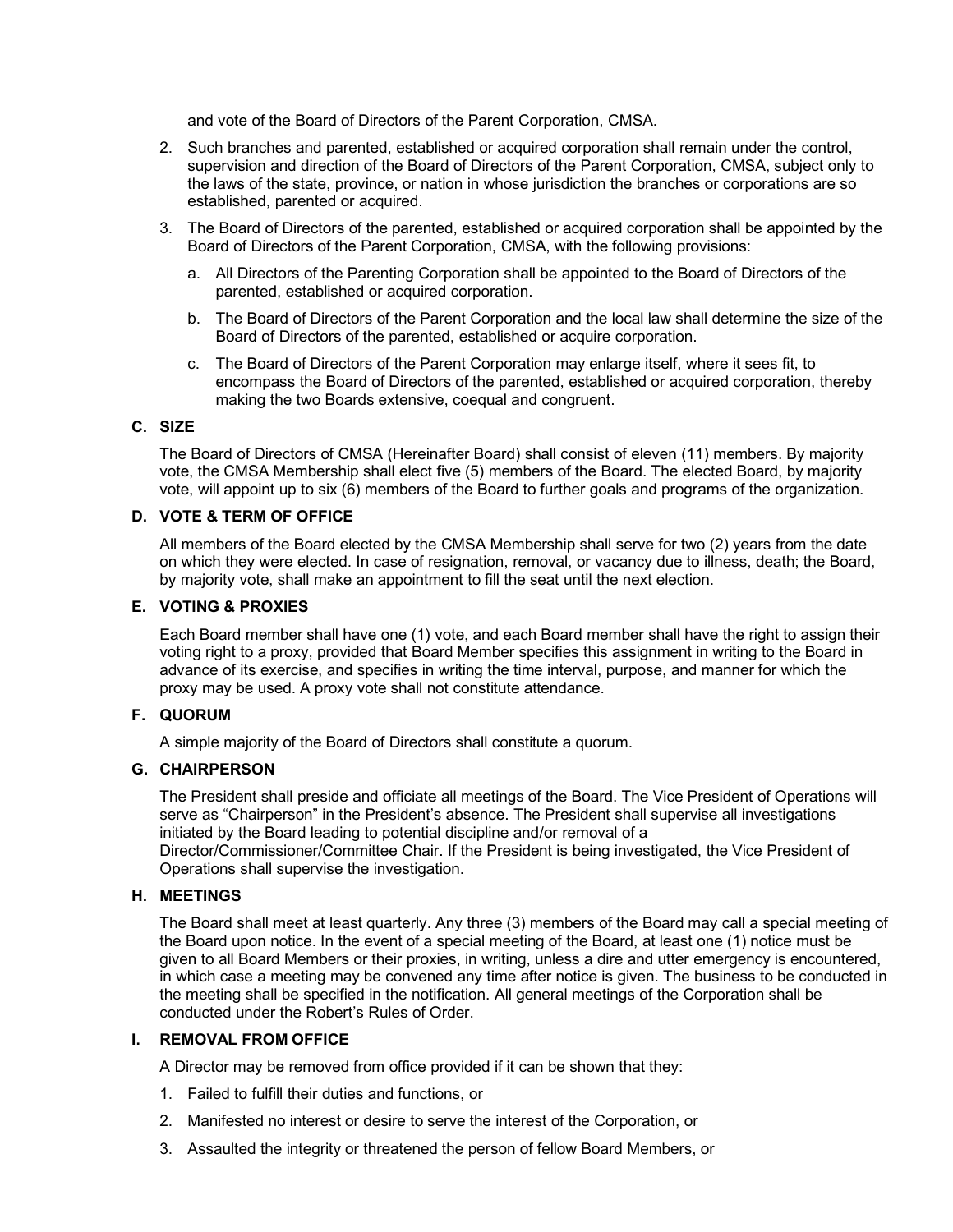- 4. Shown themselves to be incapable of action or responsibility, or
- 5. Failed to attend three (3) meetings in a 12-month period.
	- a. A Board Member that violates Article I, subsection 5 should be immediately removed from office and are not subject to the normal removal process.

# **J. PROCEDURE FOR REMOVAL**

The office of Director may be vacated and the Director occupying it removed in the following manner.

- 1. When it shall seem necessary to the well-being of the Corporation (CMSA) that a Director be removed, those Directors seeking the removal of a fellow Board Member shall first place before the Chairperson of the Board a written statement calling for an investigation leading to the removal of the challenged Director, and setting forth the reason(s) why this course of action is sought.
- 2. Having been given a written statement as before described, the Chairperson shall initiate an investigation of the reason(s) set forth in the statement, and shall involve actively in the investigation at least one (1) other Board Member, who shall from the members NOT involved with the challenge.
- 3. The Chairperson shall inform the challenged Director, as well as the Members of the Board, of receipt of the statement and the initiation of the investigation. This shall be done in writing directly to each member or that member's proxy immediately upon beginning the process.
- 4. The Chairperson shall invite the challenged Director to prepare and present a defense against the charges and shall call a meeting of the Board for holding a hearing and taking a vote.
- 5. The Chairperson shall officiate at the hearing.
- 6. All charges, defenses, and results of the investigation shall be presented at the hearing. An opportunity must then be provided for the Board Members to ask questions and obtain answers. If the Board unanimously requests it, the hearing may be recessed and reconvened at the Board's discretion.
- 7. With the conclusion of the period of questioning, all parties to the challenge (investigator(s), challenger(s)), and the challenged shall be allotted time to summarize and present final arguments.
- 8. The Chairperson shall close all arguments after sufficient time and shall instruct the Board to deliberate upon the matter for a period of time to be agreed upon by majority vote of the Directors, excluding the Challenged Director, but which shall not exceed forty-eight (48) hours.
- 9. At the close of the deliberation period, the Chairperson shall call for a vote among the Board Members, excluding the challenged Director, to decide whether the challenged Director may be removed from office.
	- a. Where a legal meeting of the Board has been convened in the matter of removal, and a vote is called, a vote of 2/3 of the total Board of Directors eligible to vote in favor of removal shall be required before a challenged Board Member/Director/Commissioner may be removed.
	- b. Where a legal meeting of the Board has been convened in the matter of removal, proxy votes WILL NOT be allowed.
- 10. Removal of a Director from office shall not affect their membership in the Corporation (CMSA).

# **K. RETIREMENT/RESIGNATION**

A Director may either retire or resign from the Board by filing a written notification two (2) weeks in advance of the intended action. A Board member's retirement or resignation shall not affect their membership in the Corporation (CMSA).

# **L. DEATH**

In the event of the death of a member of the Board, that member's former office shall be considered vacant.

# **M. ELECTIONS**

All elections for members of the Board of Chicago MSA shall be held in the month of July, with nominations for candidates taken in the month of June. To be nominated, a nominee must be a current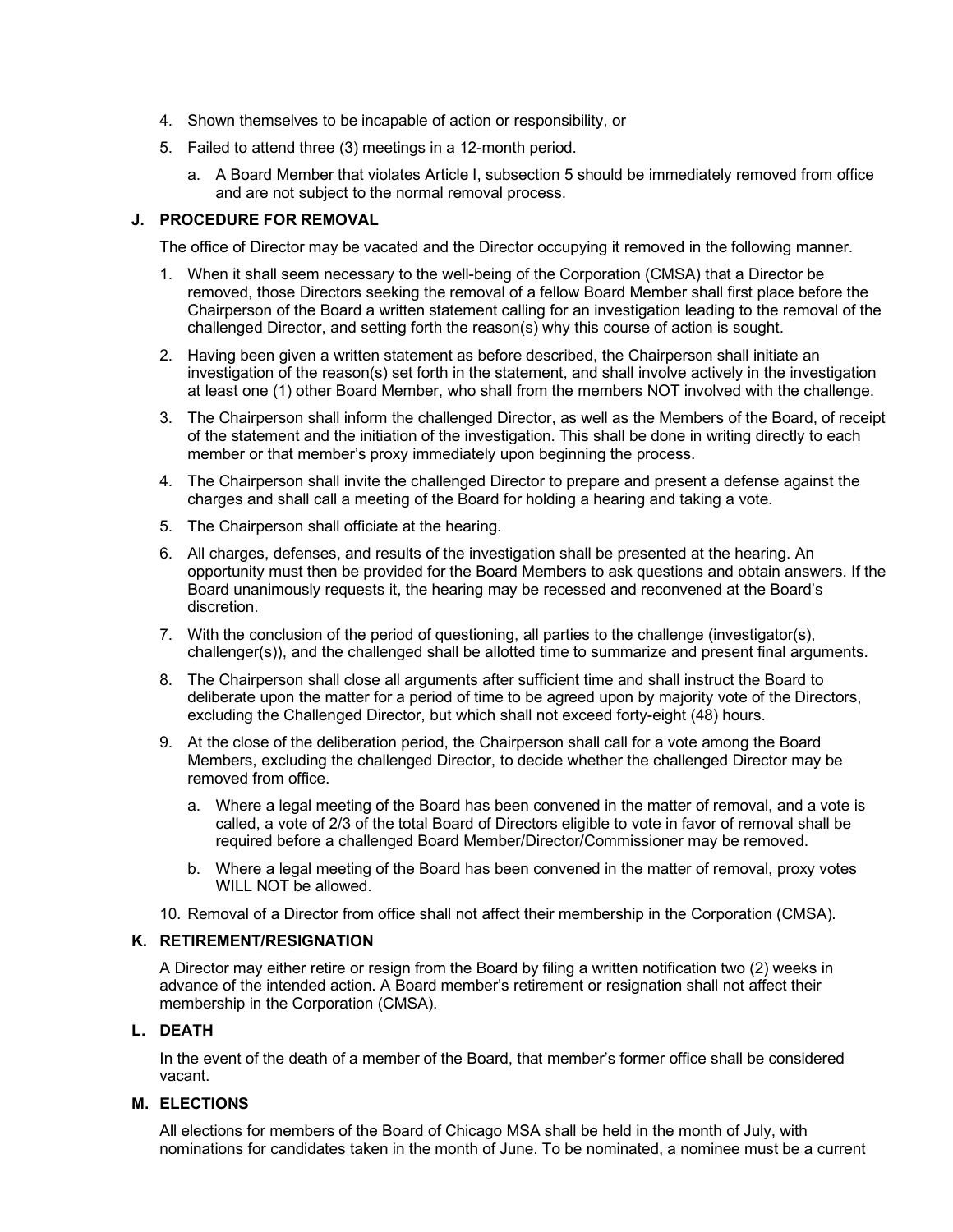member of CMSA for at least one (1) year. All members will be notified of the election by the quickest and most modern form of communication.

- 1. Election to the Board shall be conferred by a majority vote (at least 51%) of those voting members of CMSA gathered in convention at a specified place, date and time, or by such method deemed appropriate by the Board.
- 2. Three positions to the board shall be elected in even number years, and two positions to the board shall be elected in odd number years.
- 3. Voting shall be done by secret ballot.
- 4. Proxy voting and absentee voting shall not be allowed.
- 5. All appointed Board Member terms will end after the shall fill the appointed positions after they are elected in July.

# **III. CORPORATE OFFICERS**

# **A. TITLE**

- 1. President
- 2. Vice President of Operations
- 3. Vice President of Athletics
- 4. Secretary
- 5. Treasurer

# **B. ELECTIONS**

All Corporate Officers shall be elected each year by majority vote of the Board of Directors, in the month of July.

#### **C. DUAL OCCUPATION**

There shall be NO DUAL OCCUPATION of office by any individual.

#### **D. DESIGNATION BY DIRECTORS**

The Board of Directors may designate the Officers of the Corporation by other titles as it may later specify.

#### **E. REQUIREMENTS**

All Corporate Officers must be a current member of CMSA for at least one (1) year, and an Elected Board Member.

#### **F. REMOVAL**

Any Officer elected by the Board of Directors may be removed whenever, in its judgment, the best interest of the Corporation will be served. The removal of an Officer shall be without prejudice to the contract rights, if any, of the Office so removed.

# **G. PROCEDURE FOR REMOVAL**

The challenge and procedure for removing a Corporate Officer shall be the same as that of removing a Member of the Board, set forth in Article II, Sections "I" and "J" in the Bylaws.

## **H. DUTIES**

The duties of the Officers shall be those specified in writing by the Board of Directors.

- 1. President
	- a. Manage, lead, oversee and conduct business of the Corporation.
	- b. Be the official representative to all external partners and official signatory on all contracts/agreements entered by the Corporation, i.e. Park District, Financial, Legal, Insurance, Events, etc.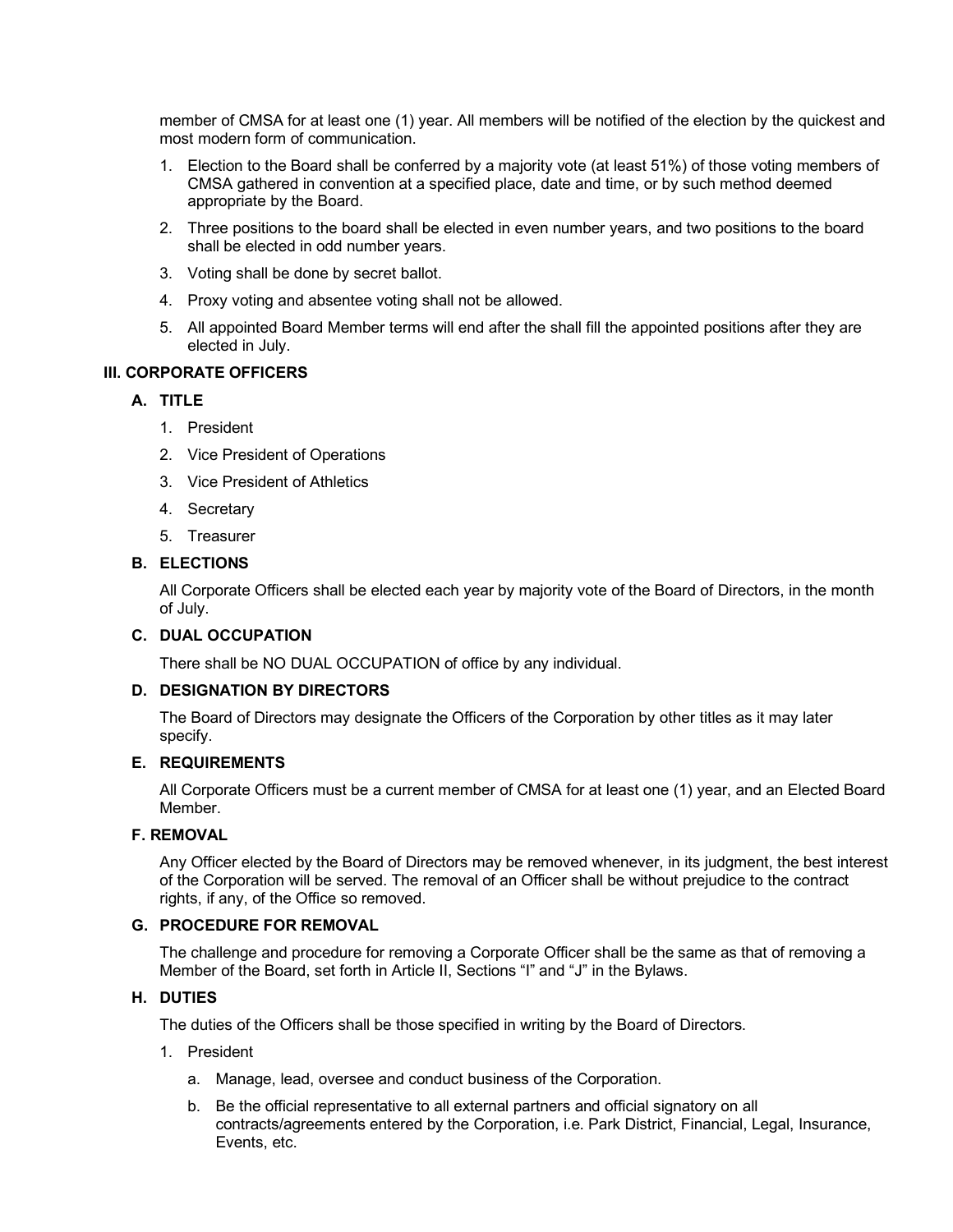- c. Subordinate only to the Board of Directors, and shall be charged with carrying out the directives, fulfilling their guidelines, and achieving the goals and purposes they specify.
- d. Chairperson of all official meetings of the Board of Directors.
- e. Superordinate to all other officers within the Corporation in their corporate functions and shall be charged by the Board of Directors to supervise their work of all other Corporate Officers and exercise their right to executive decisions over them.
- f. On the matters affecting the activity of the Board of Directors, the Board on all action affecting the structure and staffing of the Corporate Officers shall consult the President.
- g. Hold regular corporate office business meetings at their own calling.
- h. Shall have the power after the Board of Directors to devein the latitude of discretionary power exercised by other Officers, but in no way countermand or overrule the action of the Board.
- i. Shall see to it that the decisions of the Board are carried out, making reports regularly to the Board concerning their activities and to conduct of corporate business.
- j. Shall serve as ex-officio members of all committees to CMSA.
- 2. Vice President of Operations
	- a. Liaison to CMSA legal representation.
	- b. Oversee Insurance program for Corporation.
	- c. Acting President if/when President is unavailable.
	- d. Chair Committee on Operations/Events.
	- e. Other duties as assigned.
- 3. Vice President of Athletics
	- a. Director of Marketing/Sponsorship.
	- b. Park District and other venues liaison.
	- c. Oversee Commissioner Playbook
	- d. Lead Corporation liaison program.
	- e. Chair committee on Athletics/Marketing.
	- f. Other duties as assigned.
- 4. Secretary
	- a. Direct communication strategy for the Corporation, i.e. email, social media.
	- b. Website Administrator.
	- c. Recorder of all meetings of the Board of Directors, and historical record keeping.
	- d. Conduct all elections of the Board of Directors.
	- e. Oversee CMSA Bylaws, and Policies and Procedures Manual.
	- f. Other duties as assigned.
- 5. Treasurer
	- a. Executor of all financial programs, i.e. budget, disbursements, deposits, accounting.
	- b. Registration processing and setup.
	- c. Conduct yearly audit of the Corporation.
	- d. Oversee and enforce financial policies.
	- e. Analyze data and report to the Board of Directors.
	- f. Maintain list of assets.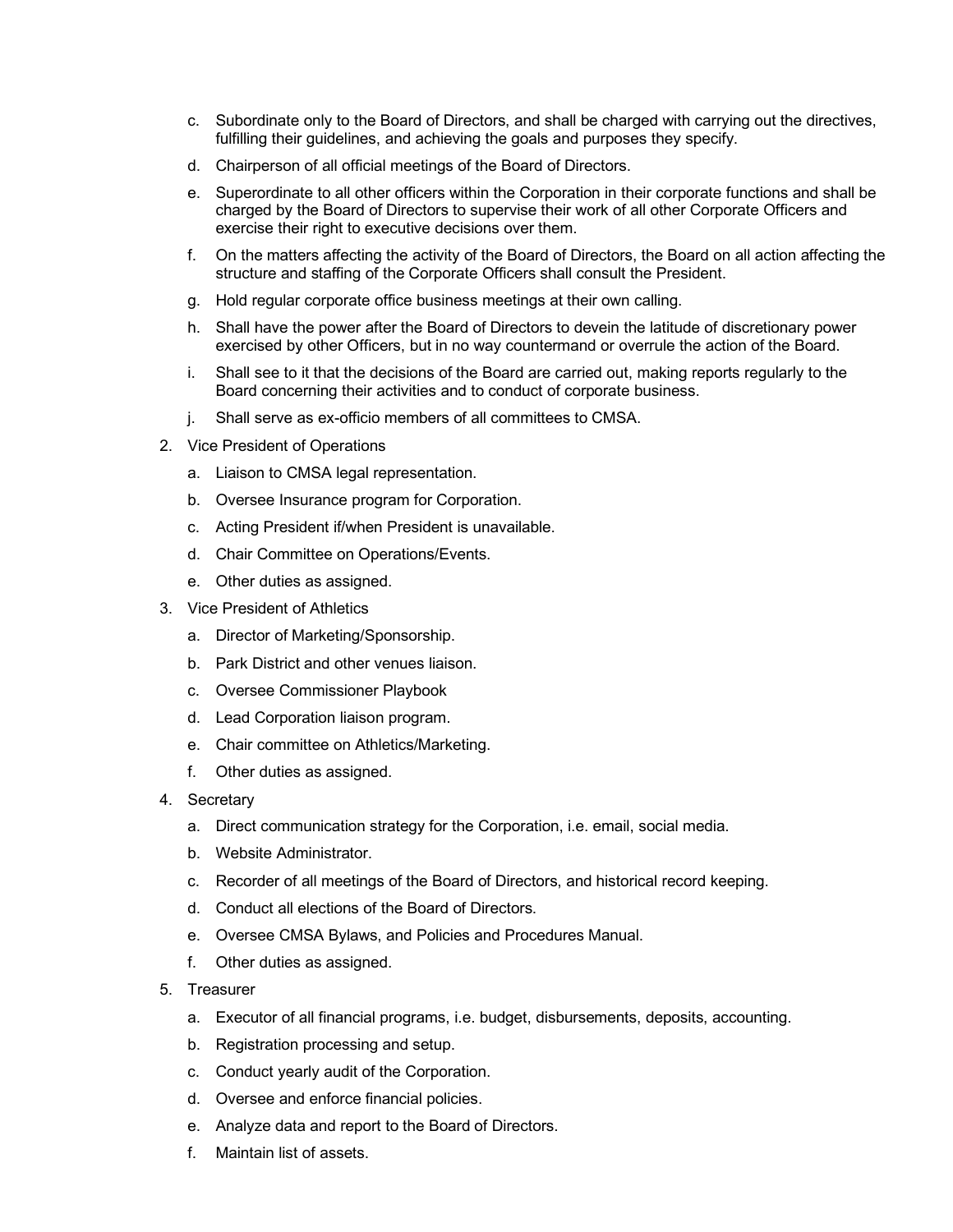- g. Chair Finance Committee.
- h. Other duties as assigned.

# **I. STANDING COMMITTEES**

- 1. Operations/Events Committee
	- a. Chaired by Vice President of Operations.
	- b. Oversee events program for Board of Directors.
	- c. Coordinate operations for Board of Directors, i.e. Storage Unit, etc.
- 2. Athletics/Marketing Committee
	- a. Chaired by Vice President of Athletics.
	- b. Develop annual marketing strategy for Corporation.
	- c. Coordinate liaison program.
	- d. Develop recruitment strategies for the Board of Directors.
- 3. Finance Committee
	- a. Chaired by CMSA Treasurer.
	- b. Conduct monthly audits of Corporation.
	- c. Develop financial policies of the Corporation.
- 4. Hall of Fame Committee
	- a. Chair appointed by the President.
	- b. Develop program on electing members to the CMSA Hall of Fame annually.
	- c. Coordinate Hall of Fame events each year.

#### **J. POWERS**

All Corporate Officers shall be superordinate to all corporate personnel who may be elected.

#### **K. INCAPACITATION**

In the event of catastrophe incapacitating one or more of the Officers, the succession to the Corporate leadership shall be fixed as follow:

- 1. President
- 2. Vice President of Athletics
- 3. Vice President of Operations
- 4. Secretary
- 5. Treasurer

The highest ranking Officer in this sequence shall assume the duties of the President until higher Officer shall be capable of assuming them, or until the Board of Directors shall meet and elect new Officers.

# **IV. ATHLETIC DIVISIONS**

# **A. GENERAL PROVISIONS**

The Board of Directors, by resolution adopted by the majority of the Directors, may designate and appoint one (1) or more Committees to oversee the workings of any of its Athletic Divisions. Each of these committee shall have at least two (2) Board Members in their constituency. These committee shall have delegated to them responsibility for fulfilling whatsoever purpose their establishment specifics.

Notwithstanding, these Committees shall NOT have the powers or authority to:

- 1. Amend, alter, or repeal the Bylaws.
- 2. Elect, appoint, or remove any member of a Committee, a Director, or an Officer of the Corporation.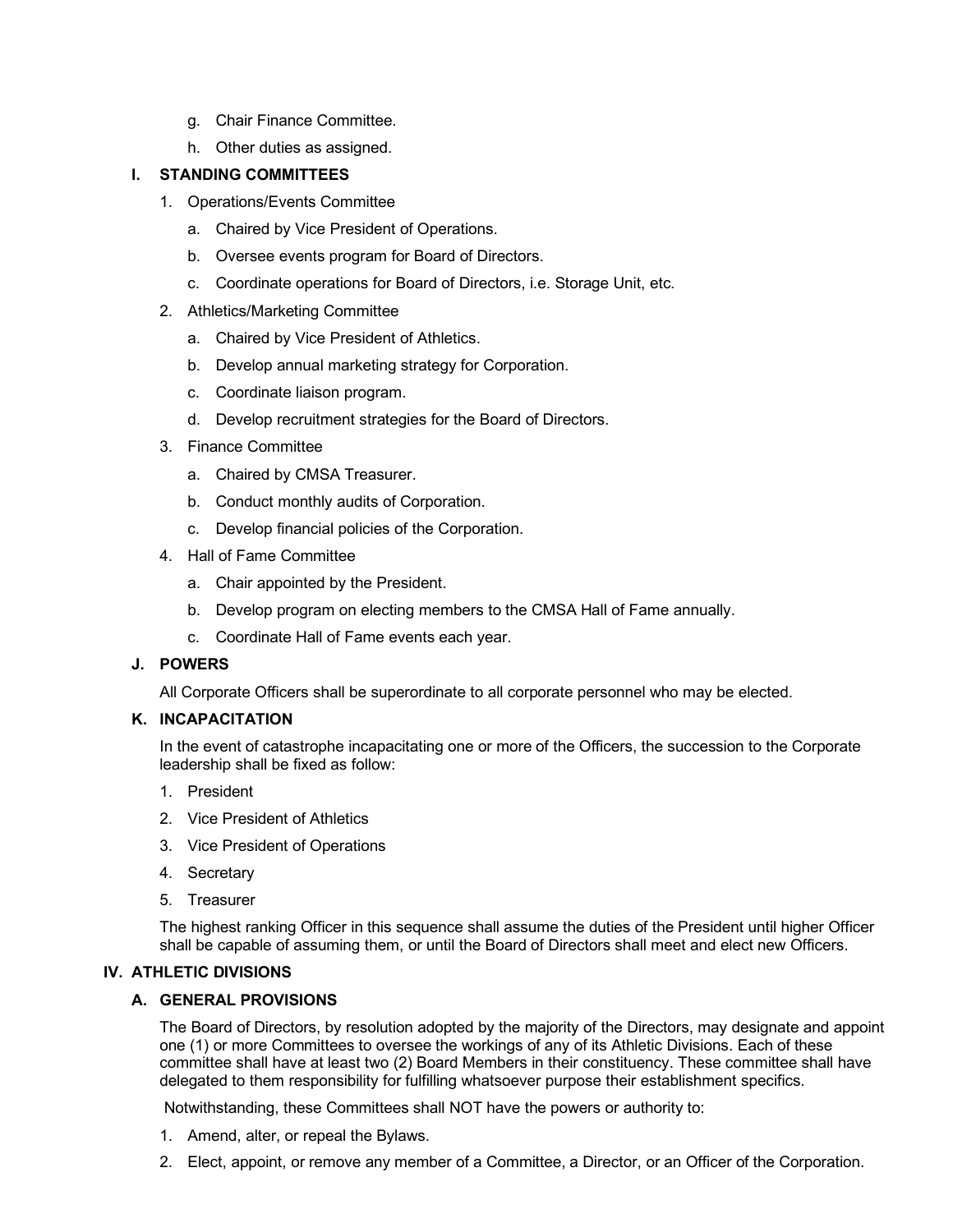- 3. Amend the Articles of Incorporation.
- 4. Adopt a plan of merger or consolidation with another Corporation.
- 5. Divorce itself from the Corporation (CMSA).
- 6. Authorize the sale, lease, exchange, or mortgage of any of the assets or property of the Corporation.
- 7. Authorize voluntary dissolution of the Corporation or revoking proceedings thereof.
- 8. Amend, alter, or repeal any resolution of the Board of Directors.
- 9. Adopt a plan for distribution of corporate assets.
- 10. Enter into any contract or contractual agreement binding the Corporation without the express authority and permission of the Board of Directors.
- All Committee Members shall, at all times, be under the authority of the Board of Directors.

# **B. FUNDING**

- 1. All Committees or Athletic Directors of all Athletic Divisions shall be allocated funds from the Corporate Treasury during their season of operation. These funds shall always be under the direct control of the Board of Directors, unless the Board deems it appropriate for Athletic Divisions to operate their own accounts.
- 2. Where an Athletic Division exists having received no actual initial funding from the Board, such Division's funds, however so accumulated, shall be under the direct control of the Board of Directors.
- 3. All allocated funds not exhausted during the Athletics Division's season of operation shall revert to the control of the Board of Directors within forty-five (45) days after its season is completed. In the case where a Division is a Special Event, the funds should also revert to the Board within the forty-five (45) day time period. All remaining funds are to be received by the Corporate Treasurer, along with a financial statement of expenditures, income and assets held for that season (or Special Event) within the time frame set forth above.
- 4. Within the exception of the funds directly allocated to a Committee or Athletic Director of an Athletic Division for the performance of its activity, no Committee may allocate or spend in currency, promissory note, or binding verbal agreement, any funds more than its initial allotment from the Board without approval through majority vote of the Board.

## **C. PERFORMANCE**

- 1. All Committees or Athletic Directors of all Athletic Divisions are obligated to fulfill to the best of their ability the purpose for which they are established.
- 2. All Committees or Athletic Directors must be ready to execute any schedule of date and/or time, when such execution is expected or required by the Board and/or General Membership.
- 3. All Committee Chairpersons or Athletic Director/Commissioner of all Athletic Divisions shall be the official representative of that Committee/Athletic Division to the Board.
- 4. It will be the responsibility of each Committee or Athletic Director of each Division to have ready the necessary goods and services required for the performance of any athletic or social function sponsored by CMSA for which it is in charge.
- 5. All Committees or Athletic Directors are obligated to acquire any needed assistance or advice well in advance (no less than two months from their scheduled date of operation as determined by the Board) for any LEAGUE competitions.
- 6. All Committees or Athletic Directors will establish, by majority vote, the rules and regulations under which they shall operate their respective divisions. Notwithstanding, no rules and regulations of a committee can violate the Corporation's Article, Bylaws, or Board Policy, or any applicable state or federal statutes. In the event of any questions, the authority of the Corporation Bylaws and Articles shall remain supreme.
- 7. The Committee Chair or Athletic Director/Commissioner is obligated to be present at any Board meeting when notified that they are required to do so. If the Chair or Athletic Director/Commissioner is unable to attend a required meeting; they are to send a representative in their place.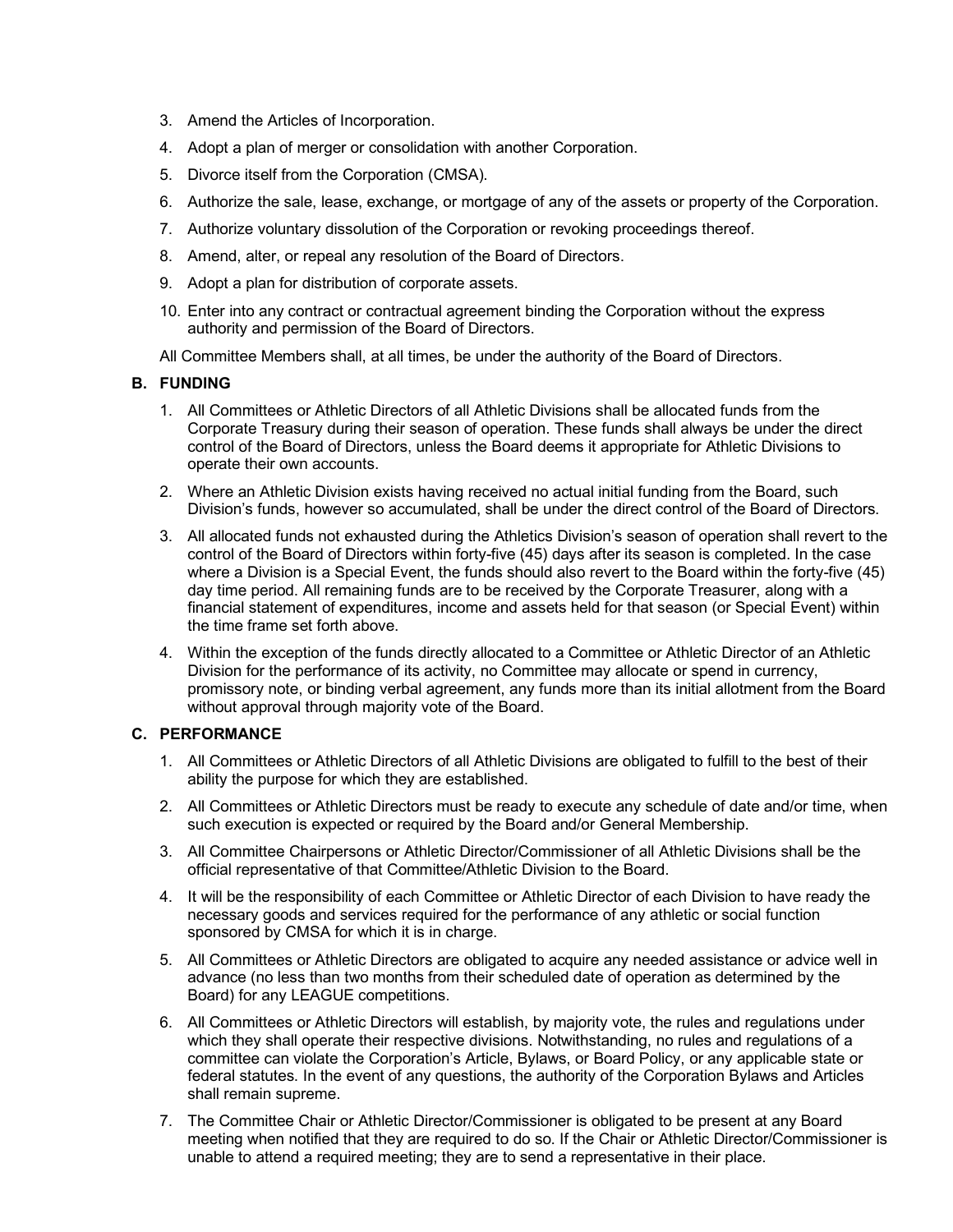- 8. Each Committee or Athletic Director MUST file a complete report regarding its performance in carrying out divisional activities of CMSA.
- 9. When it shall seem necessary to the well-being of the Corporation (CMSA) that an Athletic Director/Commissioner be removed, procedures mentioned in Article II Sections I and J ("Removal from Office" and "Procedures for Removal") shall be followed. A legal meeting of the Board must be convened in the matter of removal, and a vote is called. A 2/3 majority vote in favor of removal shall be required before the challenged Athletic Director/Commissioner is removed.

## **D. LITIGATION**

Each Committee or Athletic Director has the complete and total responsibility of holding the Corporation harmless from any legal liabilities or obligatory binds incurred because of the operations of that Athletic Division for which it is in charge. Moreover, each Committee must assume, as a condition of its operation within the Corporation, full and unquestioned responsibility for any legal expense liabilities or penalties resulting from its actions. The Board may purchase liability insurance for its Directors, Officers, Athletic Directors or Committees.

#### **E. DISBANDMENT**

By authority of the Board of Directors, a Committee or Athletic Director of an Athletic Division will be dissolved after all reports have been received and approved. It shall be at the time that all Committee members shall be relieved of all responsibility and authority. Such Athletic Division shall then remain dormant until activated by the Board of Directors, at which point a new Committee shall be formed and charged with carrying out that Division's Activity.

# **V. MEMBERSHIP**

# **A. GENERAL VOTING MEMBERSHIP**

Each person wishing to become a Member of Chicago MSA must be 18 years of age, and sign a release form issued by CMSA.

## **B. MEMBERSHIP DUES**

All members of Chicago MSA shall pay yearly dues, the amount of which shall be determined by the Board of Directors. Dues should be paid at the beginning of each fiscal year, September 1, and be valid until the beginning of the next fiscal year.

#### **C. RIGHTS & PRIVILEGES**

The member shall be entitled:

- 1. To participate in all athletic and social functions sponsored by CMSA. The member's participation shall be governed by the Corporate Bylaws and its rules and regulations.
- 2. To attend all OPEN meetings of the Board of Directors held throughout the year.
- 3. To one (1) vote in any general meeting where such issue arises calling for a vote of the CMSA Membership.
- 4. To nominate potential new members to the Board, from amongst its ranks, at a meeting scheduled in the month of May for such purpose. Further, shall be entitled to elect from those nominees, by majority vote of the members gathered in convention, the new members to the Board of Directors.
- 5. By their membership status, to be nominated and thence elected to the Board of Directors of CMSA.

#### **D. OBLIGATION OF MEMBER**

Any individual who has been issued a membership in Chicago MSA must follow the rules and regulations set forth by the Board as well as those rules and regulations set forth by the Committee(s) or Athletic Director(s) for the Division(s) in which that individual has chosen to participate.

#### **E. REVOCATION OF MEMBERSHIP**

1. Where such Member of the Corporation has deliberately, repeatedly, or grossly violated any Bylaw, rule, or regulation set forth by the Board of Directors, the Committee(s), or Athletic Director(s) of the Division in which that member is participating at the time of violation, such member will forfeit all rights and privileges of CMSA Membership. Revocation of Membership shall last such period as